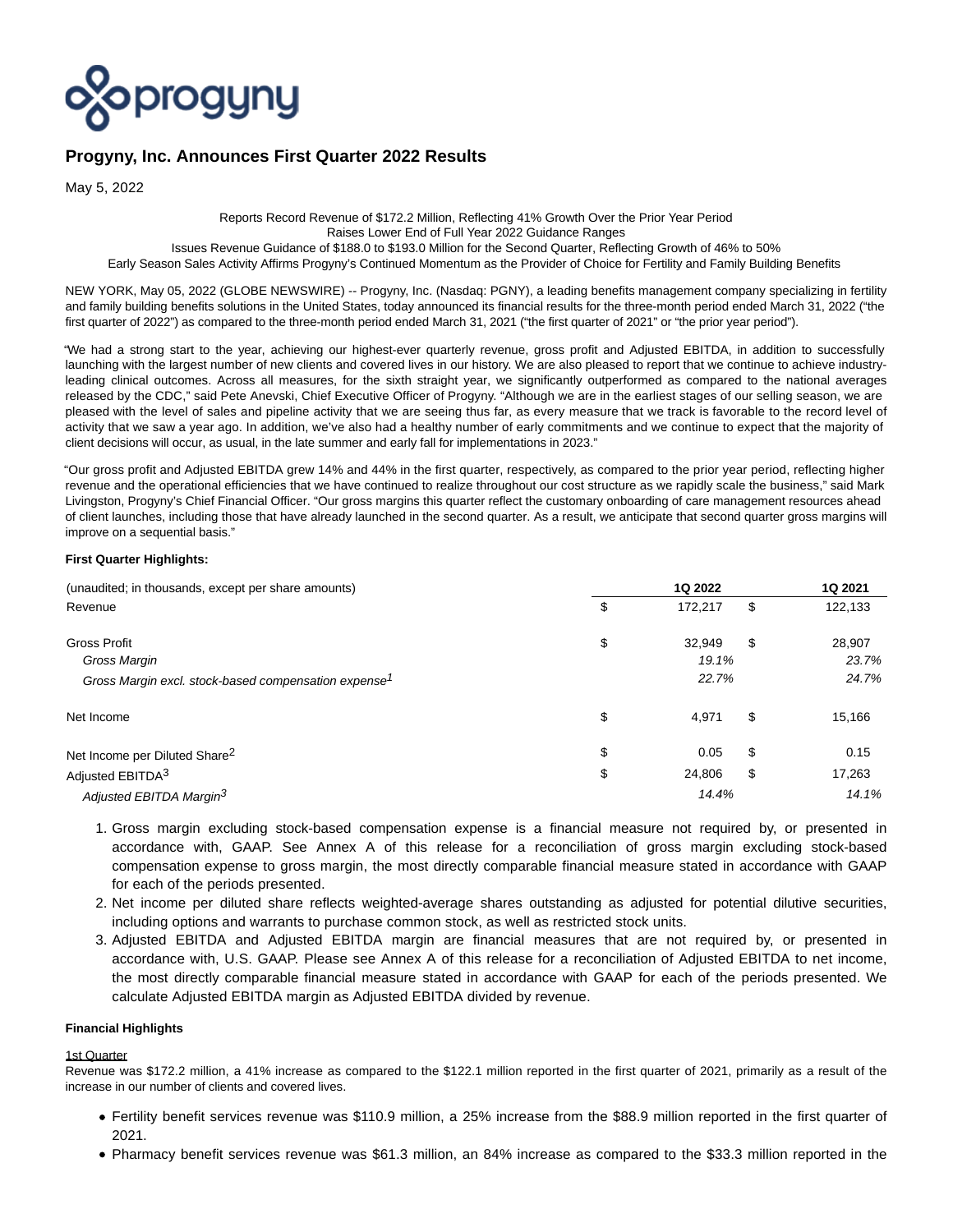### first quarter of 2021.

Gross profit was \$32.9 million, an increase of 14% from the \$28.9 million reported in the first quarter of 2021, primarily due to the higher revenue. Gross margin was 19.1%, a decrease of 460 basis points from the prior year period primarily due to an increase in non-cash stock-based compensation expense. Excluding the impact of stock-based compensation expense in both periods, gross margin was 22.7%, a decrease of 200 basis points from the prior year period, due to the impact of onboarding care management resources in advance of client launches subsequent to the current quarter and temporary inefficiencies experienced during the initial ramp up period of a new pharmacy partner.

Net income was \$5.0 million, or \$0.05 income per diluted share, a decrease of 67% as compared to \$15.2 million, or \$0.15 income per diluted share, reported in the first quarter of 2021. The lower net income was due primarily to higher non-cash stock-based compensation expense, partially offset by the higher gross profit and operating efficiencies realized on our higher revenues.

Adjusted EBITDA was \$24.8 million, an increase of 44%, or \$7.5 million, from the \$17.3 million reported in the first quarter of 2021, reflecting the higher gross profit and operating efficiencies realized on our higher revenues. Adjusted EBITDA margin was 14.4%, an increase of 30 basis points from the 14.1% Adjusted EBITDA margin in the first quarter of 2021.

### **Cash Flow**

Net cash used by operating activities for the first quarter of 2022 was \$11.3 million, compared to net cash provided by operating activities of \$0.5 million in the prior year period. Each period was affected by timing items and the normal impact from new client launches, in which cash flows are temporarily impacted during the initial quarter following a client's launch of the benefit.

#### **Balance Sheet and Financial Position**

As of March 31, 2022, the company had total working capital of approximately \$180.3 million and no debt. This included cash and cash equivalents and marketable securities of \$105.7 million, a decrease of \$13.7 million from the balances as of December 31, 2021.

#### **Key Metrics**

The company had 264 clients as of March 31, 2022, as compared to 179 clients as of March 31, 2021.

|                                         | Three Months Ended March 31, |           |
|-----------------------------------------|------------------------------|-----------|
|                                         | 2022                         | 2021      |
| ART Cycles <sup>*</sup>                 | 8.924                        | 6,558     |
| Utilization - All Members <sup>**</sup> | 0.51%                        | 0.54%     |
| Utilization - Female Only <sup>**</sup> | 0.45%                        | 0.47%     |
| Average Members                         | 3,927,000                    | 2,657,000 |

\* Represents the number of ART cycles performed, including IVF with a fresh embryo transfer, IVF freeze all cycles/embryo banking, frozen embryo transfers, and egg freezing.

\*\* Represents the member utilization rate for all services, including, but not limited to, ART cycles, initial consultations, IUIs, and genetic testing. The utilization rate for all members includes all unique members (female and male) who utilize the benefit during that period, while the utilization rate for female only includes only unique females who utilize the benefit during that period. For purposes of calculating utilization rates in any given period, the results reflect the number of unique members utilizing the benefit for that period. Individual periods cannot be combined as member treatments may span multiple periods.

#### **Financial Outlook**

"As the second quarter begins, the early indications of member activity have been consistent with our expectations, affirming – once again – the essential nature of fertility treatments and our members' resilience in pursuing care, even against the backdrop of a global pandemic," said Mr. Anevski.

"In light of our strong results in the first quarter, as well as our visibility into member utilization at this point, we are narrowing our guidance ranges by raising the lower end of our full year expectations."

The company is providing the following financial guidance for the year ending December 31, 2022 and the three-month period ending June 30, 2022 (the "second quarter"):

- Full Year 2022 Outlook:
	- Revenue is now projected to be \$735.0 million to \$775.0 million, reflecting growth of 47% to 55%
	- Net income is projected to be \$7.3 million to \$14.2 million, or \$0.07 to \$0.14 per diluted share, on the basis of approximately 105 million assumed weighted-average fully diluted-shares outstanding
	- Adjusted EBITDA<sup>1</sup> is projected to be \$111.0 million to \$122.0 million
- Second Quarter of 2022 Outlook:
	- Revenue is projected to be \$188.0 million to \$193.0 million, reflecting growth of 46% to 50%
	- Net income is projected to be \$1.0 million to \$2.3 million, or \$0.01 to \$0.02 per diluted share, on the basis of approximately 102 million assumed weighted-average fully diluted-shares outstanding
	- Adjusted EBITDA<sup>1</sup> is projected to be \$28.0 million to \$30.0 million
- 1. Adjusted EBITDA is a financial measure that is not required by, or presented in accordance with, U.S. GAAP. Please see Annex A of this release for a reconciliation of forward-looking Adjusted EBITDA to forward-looking net income, the most directly comparable financial measure stated in accordance with GAAP for the period presented.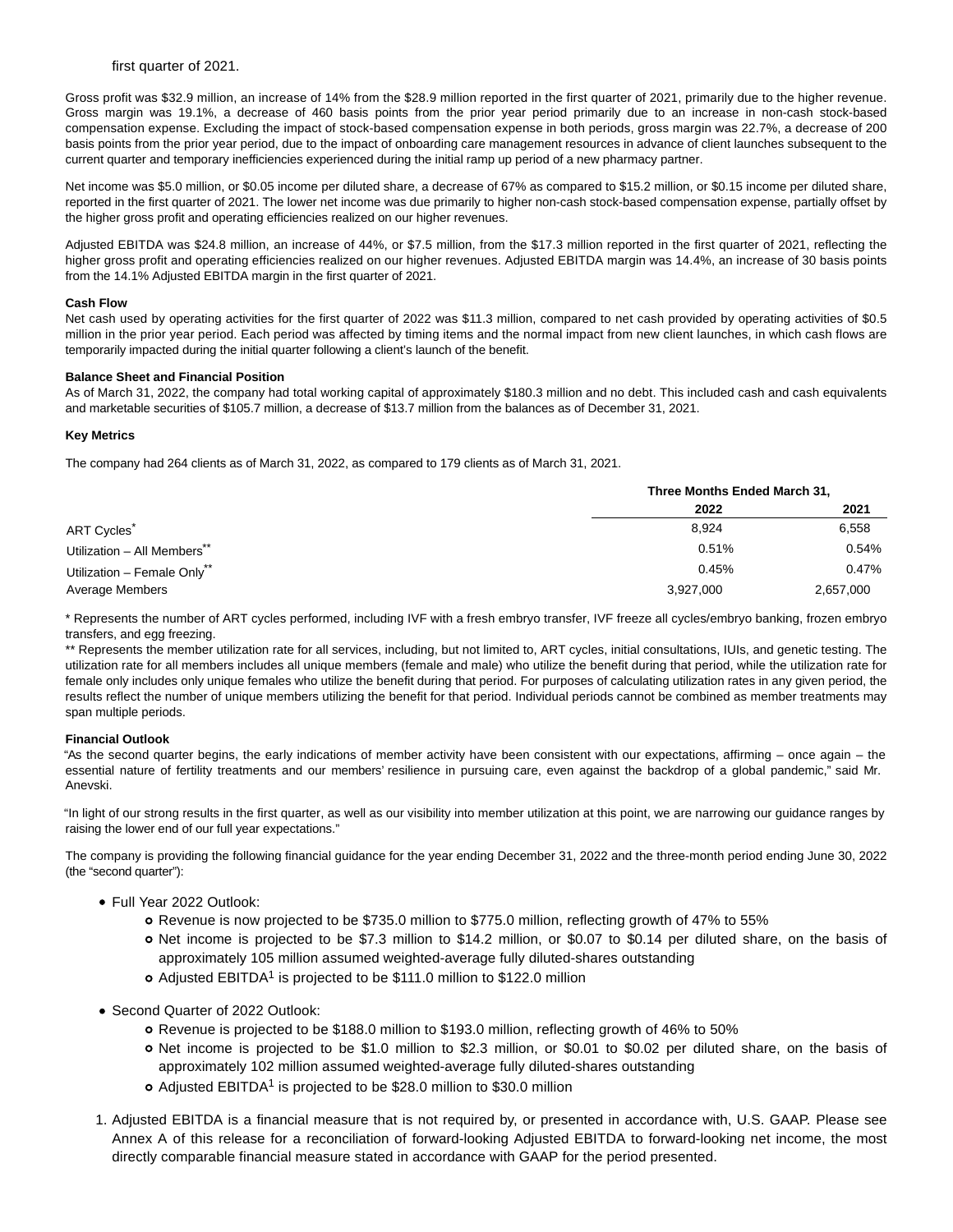#### **Conference Call Information**

Progyny will host a conference call at 4:45 P.M. Eastern Time (1:45 P.M. Pacific Time) today to discuss its financial results. Interested participants from the United States may join by calling 1.866.825.7331 and using conference ID 265484. Participants from international locations may join by calling 1.973.413.6106 and using the same conference ID. A replay of the call will be available until May 12, 2022 at 11:59 P.M. Eastern Time by dialing 1.800.332.6854 (U.S. participants) or 1.973.528.0005 (international) and entering passcode 265484. A live audio webcast of the call and subsequent replay will also be available through the Events & Presentations section of the Company's Investor Relations website at investors.progyny.com.

### **About Progyny**

Progyny (Nasdaq: PGNY) is a leading fertility benefits management company in the US. We are redefining fertility and family building benefits, proving that a comprehensive and inclusive fertility solution can simultaneously benefit employers, patients, and physicians. 

Our benefits solution empowers patients with education and guidance from a dedicated Patient Care Advocate (PCA), provides access to a premier network of fertility specialists using the latest science and technologies, reduces healthcare costs for the nation's leading employers, and drives optimal clinical outcomes. We envision a world where anyone who wants to have a child can do so.

Headquartered in New York City, Progyny has been recognized for its leadership and growth by CNBC Disruptor 50, Modern Healthcare's Best Places to Work in Healthcare, Financial Times, INC. 5000, and Crain's Fast 50 for NYC. For more information, visit [www.progyny.com.](https://www.globenewswire.com/Tracker?data=x-QPQFWvFFRQVL00Y7LS3ty14pkLs9VaHU7-0APg3vDJBhfPdeHl4F0fa1kAjnVOXReCVn-I69ynq7kSbALFtQ==)

#### **Safe Harbor Statement Under the Private Securities Litigation Reform Act of 1995**

This press release includes forward-looking statements that are based on our management's beliefs and assumptions and on information currently available to management. We intend such forward-looking statements to be covered by the safe harbor provisions for forward-looking statements contained in Section 27A of the Securities Act of 1933, as amended, Section 21E of the Securities Exchange Act of 1934, as amended, and the U.S. Private Securities Litigation Reform Act of 1995. These forward-looking statements include, without limitation, our financial outlook for the second quarter and full year 2022, statements regarding our positioning to successfully manage the ongoing impact of COVID-19, including variants, and the associated economic uncertainty on our business; the timing of client decisions; our expected utilization rates and mix; our ability to retain existing clients and acquire new clients; the potential impact of evolving laws and regulations, including any laws and regulations restricting reproductive rights; and our business strategy, plans, goals and expectations concerning our market position, future operations, and other financial and operating information, including our topline growth and margin expansion. The words "anticipates," "assumes," "believes," "continues," "could," "estimates," "expects," "future," "intends," "may," "plans," "project," "seeks," "should," "will," and the negative of these or similar terms and phrases are intended to identify forward-looking statements.

Forward-looking statements involve known and unknown risks, uncertainties and other important factors that may cause our actual results, performance or achievements to be materially different from any future results, performance or achievements expressed or implied by the forwardlooking statements. These risks include, without limitation, risks related to the ongoing impact of the COVID-19 global pandemic, such as the scope and duration of the outbreak, the spread of new variants, government actions and restrictive measures implemented in response, material delays and cancellations of fertility procedures and other impacts to the business; failure to meet our publicly announced guidance or other expectations about our business; competition in the market in which we operate; our history of operating losses and ability to sustain profitability in the future; our limited operating history and the difficulty in predicting our future results of operations; our ability to attract and retain clients and increase the adoption of services within our client base; the loss of any of our largest client accounts; changes in the technology industry; changes in the health insurance market; negative publicity in the health benefits industry; lags, failures or security breaches in our computer systems or those of our vendors; a significant change in the utilization of our solutions; our ability to offer high-quality support; positive references from our existing clients; our ability to develop and expand our marketing and sales capabilities; the rate of growth of our future revenues; the accuracy of the estimates and assumptions we use to determine the size of target markets; our ability to successfully manage our growth; unfavorable conditions in our industry or the United States economy; reductions in employee benefits spending; seasonal fluctuations in our sales; the adoption of new solutions and services by our clients or members; our ability to innovate and develop new offerings; our ability to adapt and respond to the medical landscape, regulations, client needs, requirements or preferences; our ability to maintain and enhance our brand; our ability to attract and retain members of our management team, key employees, or other qualified personnel; our ability to maintain our company culture; our ability to maintain our Center of Excellence network of healthcare providers; our strategic relationships with and monitoring of third parties; our ability to maintain or any disruption of our pharmacy distribution network; our relationship with key pharmacy program partners or any decline in rebates provided by them; our ability to maintain our relationships with benefits consultants; exposure to credit risk from our members; risks related to the impact of evolving laws and regulations, including any laws and regulations restricting reproductive rights; risks related to potential sales to government entities; our ability to protect our intellectual property rights; risks related to any litigation against us; risks related to acquisitions, strategic investments, partnerships, or alliances; federal tax reform and changes to our effective tax rate; the imposition of state and local state taxes; our ability to utilize a significant portion of our net operating loss or research tax credit carryforwards; our ability to develop or maintain effective internal control over financial reporting and the increased costs of operating as a public company. For a detailed discussion of these and other risk factors, please refer to our filings with the Securities and Exchange Commission (the "SEC"), including in the section entitled "Risk Factors" in our Annual Report on Form 10-K for the fiscal year ended December 31, 2021, and subsequent reports that we file with the SEC which are available at [http://investors.progyny.com](https://www.globenewswire.com/Tracker?data=iNimay2evEDJSX-nUC8BwwnuT9ZtTp2HFzOJ3m-fHPRWCEdlFN0K_1ntEpK3Eli9M0Z2Impbew8yvKVr6R9XtEq9WeQtkp8xgtOSDdFMr0c=) and on the SEC's website at [https://www.sec.gov.](https://www.globenewswire.com/Tracker?data=d8boM82f_KNwhJ54h6teHqrAcXXmgI41yZzmINh1_Vr5-_lrWRhDjtClahAbG6K2rC-7GywnEdQ0uAOMwHuJEg==)

Forward-looking statements represent our management's beliefs and assumptions only as of the date of this press release. Our actual future results could differ materially from what we expect. Except as required by law, we assume no obligation to update these forward-looking statements publicly, or to update the reasons.

#### **Non-GAAP Financial Measures**

In addition to disclosing financial measures prepared in accordance with U.S. generally accepted accounting principles ("GAAP"), this press release and the accompanying tables include the non-GAAP financial measures Adjusted EBITDA and Adjusted EBITDA margin, as well as gross margin excluding the impact of stock-based compensation expense.

Adjusted EBITDA, Adjusted EBITDA margin and gross margin excluding the impact of stock-based compensation expense are supplemental financial measures that are not required by, or presented in accordance with, GAAP. We believe that these non-GAAP measures, when taken together with our GAAP financial results, provides meaningful supplemental information regarding our operating performance and facilitates internal comparisons of our historical operating performance on a more consistent basis by excluding certain items that may not be indicative of our business, results of operations or outlook. In particular, we believe that the use of Adjusted EBITDA, Adjusted EBITDA margin and gross margin excluding the impact of stock-based compensation expense are helpful to our investors as they are measures used by management in assessing the health of our business, determining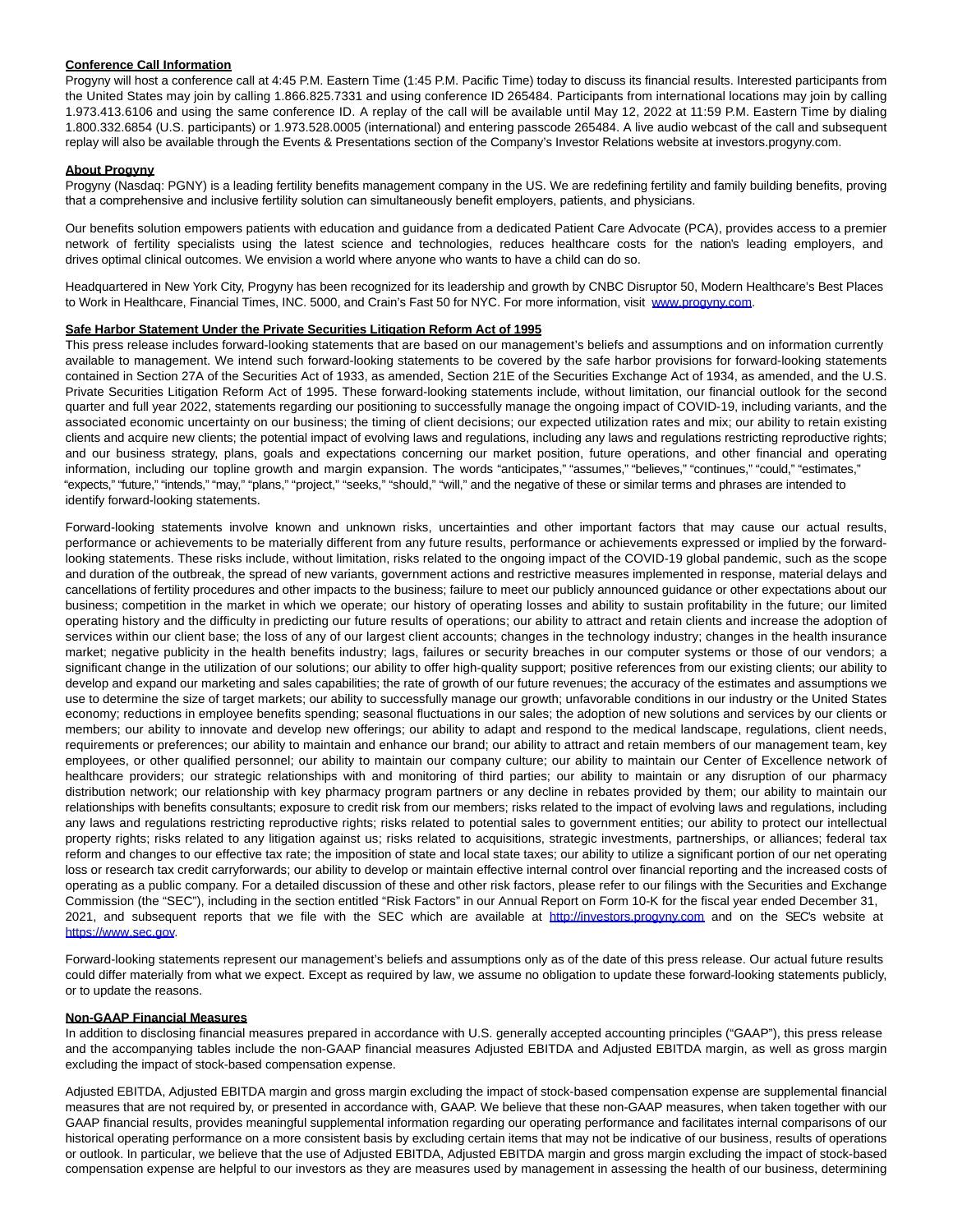incentive compensation, evaluating our operating performance, and for internal planning and forecasting purposes.

Adjusted EBITDA, Adjusted EBITDA margin and gross margin excluding the impact of stock-based compensation expense are presented for supplemental informational purposes only, have limitations as analytical tools and should not be considered in isolation or as a substitute for financial information presented in accordance with GAAP. Some of the limitations of Adjusted EBITDA and Adjusted EBITDA margin include: (1) it does not properly reflect capital commitments to be paid in the future; (2) although depreciation and amortization are non-cash charges, the underlying assets may need to be replaced and Adjusted EBITDA does not reflect these capital expenditures; (3) it does not consider the impact of stock-based compensation expense; (4) it does not reflect other non-operating expenses, including other (income) expense, net and interest (income) expense, net; (5) it does not reflect tax payments that may represent a reduction in cash available to us. Gross margin excluding the impact of stock-based compensation expense does not reflect the impact of stock-based compensation, which is an important component of our compensation strategy. In addition, our non-GAAP measures may not be comparable to similarly titled measures of other companies because they may not calculate such measures in the same manner as we calculate these measures, limiting their usefulness as comparative measures. Because of these limitations, when evaluating our performance, you should consider Adjusted EBITDA, Adjusted EBITDA margin and gross margin excluding the impact of stock-based compensation expense alongside other financial performance measures, including our net income, gross margin, and our other GAAP results.

We calculate Adjusted EBITDA as net income, adjusted to exclude depreciation and amortization; stock-based compensation expense; other (income) expense, net; interest (income) expense, net; and benefit for income taxes. We calculate Adjusted EBITDA margin as Adjusted EBITDA divided by revenue. Please see Annex A: "Reconciliation of GAAP to Non-GAAP Financial Measures" elsewhere in this press release.

#### **For Further Information, Please Contact:**

Investors: James Hart [investors@progyny.com](https://www.globenewswire.com/Tracker?data=1bYmGK9PoMqt9BjISGcoDNi_kUPvzMEr4dkLyPZ5qjeY-8CZOQqUFhRXqFJaVhnsl0YrGZfjH7sNgzvh84OSPBpyGeX2ftoiAiqhq41O11g=)

Media: Selena Yang [media@progyny.com](https://www.globenewswire.com/Tracker?data=_N2BP66gseFkXKbMJwmpoNsHhN7JKyUfn_LwWpkSNNfFmLoimLNabrBblxH7c4Ov41_OPeyhUJa_fO7owDIUwQ==)

#### **PROGYNY, INC. Consolidated Balance Sheets (Unaudited) (in thousands, except share and per share amounts)**

|                                                                                                                                                                          | March 31,<br>2022 |    | December 31,<br>2021 |
|--------------------------------------------------------------------------------------------------------------------------------------------------------------------------|-------------------|----|----------------------|
| <b>ASSETS</b>                                                                                                                                                            |                   |    |                      |
| Current assets:                                                                                                                                                          |                   |    |                      |
| Cash and cash equivalents                                                                                                                                                | \$<br>38,821      | S  | 91,413               |
| <b>Marketable Securities</b>                                                                                                                                             | 66,855            |    | 28,005               |
| Accounts receivable, net of \$19,660 and \$17,379 of allowance at March 31, 2022 and                                                                                     |                   |    |                      |
| December 31, 2021, respectively                                                                                                                                          | 198,120           |    | 134,557              |
| Prepaid expenses and other current assets                                                                                                                                | 5,230             |    | 4,564                |
| <b>Total current assets</b>                                                                                                                                              | 309,026           |    | 258,539              |
| Property and equipment, net                                                                                                                                              | 5,827             |    | 5,027                |
| Operating lease right-of-use assets                                                                                                                                      | 7,583             |    | 7,805                |
| Goodwill                                                                                                                                                                 | 11,880            |    | 11,880               |
| Intangible assets, net                                                                                                                                                   | 473               |    | 599                  |
| Deferred tax assets                                                                                                                                                      | 76,429            |    | 71,274               |
| Other noncurrent assets                                                                                                                                                  | 4,307             |    | 2,941                |
| <b>Total assets</b>                                                                                                                                                      | \$<br>415,525     | \$ | 358,065              |
| <b>LIABILITIES AND STOCKHOLDERS' EQUITY</b>                                                                                                                              |                   |    |                      |
| Current liabilities:                                                                                                                                                     |                   |    |                      |
| Accounts payable                                                                                                                                                         | \$<br>84.677      | \$ | 61,399               |
| Accrued expenses and other current liabilities                                                                                                                           | 44,040            |    | 37,425               |
| <b>Total current liabilities</b>                                                                                                                                         | 128,717           |    | 98,824               |
| Operating lease noncurrent liabilities                                                                                                                                   | 7,189             |    | 7,419                |
| <b>Total liabilities</b>                                                                                                                                                 | 135,906           |    | 106,243              |
| <b>Commitments and Contingencies</b>                                                                                                                                     |                   |    |                      |
| <b>STOCKHOLDERS' EQUITY</b>                                                                                                                                              |                   |    |                      |
| Common stock, \$0.0001 par value; 1,000,000,000 shares authorized at March 31, 2022 and<br>December 31, 2021; 91,741,481 and 91,088,781 shares issued and outstanding at |                   |    |                      |
| March 31, 2022 and December 31, 2021, respectively                                                                                                                       | 9                 |    |                      |
| Additional paid-in capital                                                                                                                                               | 278,083           |    | 255,339              |
| Treasury stock, at cost, \$0.0001 par value; 615,980 shares at March 31, 2022 and<br>December 31, 2021                                                                   | (1,009)           |    | (1,009)              |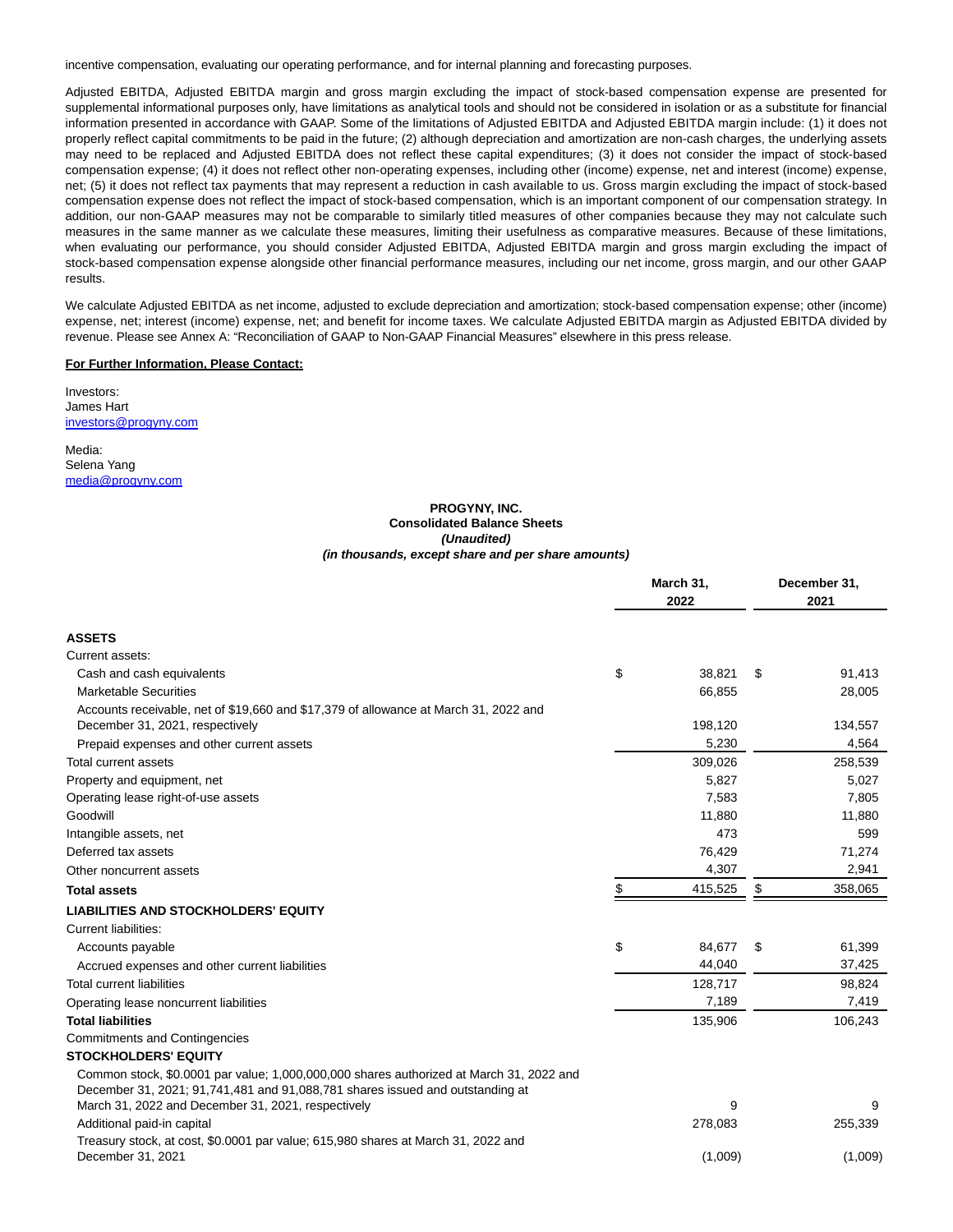**Total stockholders' equity** 

# **Total liabilities and stockholders' equity**

| otal liabilities and stockholders' equity |                 |          |
|-------------------------------------------|-----------------|----------|
|                                           | 415.525         | 358.065  |
| otal stockholders' equity                 | 279.619         | 251.822  |
| Accumulated other comprehensive loss      | $^{\prime}$ 11. | (93)     |
| Accumulated earnings (deficit)            | 2.547           | (2, 424) |
|                                           |                 |          |

### **PROGYNY, INC. Consolidated Statements of Operations (Unaudited) (in thousands, except share and per share amounts)**

|                                                                 | <b>Three Months Ended</b> |            |    |             |  |
|-----------------------------------------------------------------|---------------------------|------------|----|-------------|--|
|                                                                 | March 31,                 |            |    |             |  |
|                                                                 |                           | 2022       |    | 2021        |  |
| Revenue                                                         | \$                        | 172,217    | \$ | 122,133     |  |
| Cost of services                                                |                           | 139,268    |    | 93,226      |  |
| Gross profit                                                    |                           | 32,949     |    | 28,907      |  |
| Operating expenses:                                             |                           |            |    |             |  |
| Sales and marketing                                             |                           | 10,015     |    | 4,014       |  |
| General and administrative                                      |                           | 22,992     |    | 13,086      |  |
| Total operating expenses                                        |                           | 33,007     |    | 17,100      |  |
| Income (loss) from operations                                   |                           | (58)       |    | 11,807      |  |
| Other income (expense):                                         |                           |            |    |             |  |
| Other income (expense), net                                     |                           | (96)       |    | 7           |  |
| Interest income (expense), net                                  |                           | 12         |    | (18)        |  |
| Total other expense, net                                        |                           | (84)       |    | (11)        |  |
| Income (loss) before income taxes                               |                           | (142)      |    | 11,796      |  |
| Benefit for income taxes                                        |                           | 5,113      |    | 3,370       |  |
| Net income                                                      | \$                        | 4,971      | \$ | 15,166      |  |
| Net income per share:                                           |                           |            |    |             |  |
| <b>Basic</b>                                                    | \$                        | 0.05       | \$ | 0.17        |  |
| <b>Diluted</b>                                                  | \$                        | 0.05       | \$ | 0.15        |  |
| Weighted-average shares used in computing net income per share: |                           |            |    |             |  |
| <b>Basic</b>                                                    |                           | 91,410,368 |    | 87,404,287  |  |
| <b>Diluted</b>                                                  |                           | 99,935,735 |    | 100,106,497 |  |

## **PROGYNY, INC. Consolidated Statements of Cash Flows (Unaudited) (in thousands)**

|                                                                                             | <b>Three Months Ended</b> |           |    |           |
|---------------------------------------------------------------------------------------------|---------------------------|-----------|----|-----------|
|                                                                                             | March 31,                 |           |    |           |
|                                                                                             |                           | 2022      |    | 2021      |
| <b>OPERATING ACTIVITIES</b>                                                                 |                           |           |    |           |
| Net income                                                                                  | \$                        | 4,971     | \$ | 15,166    |
| Adjustments to reconcile net income to net cash (used in) provided by operating activities: |                           |           |    |           |
| Deferred tax benefit                                                                        |                           | (5, 155)  |    | (3,370)   |
| Non-cash interest expense                                                                   |                           |           |    | 19        |
| Depreciation and amortization                                                               |                           | 364       |    | 422       |
| Stock-based compensation expense                                                            |                           | 24,500    |    | 5,034     |
| Bad debt expense                                                                            |                           | 2,281     |    | 2,518     |
| Changes in operating assets and liabilities:                                                |                           |           |    |           |
| Accounts receivable                                                                         |                           | (65, 845) |    | (43, 520) |
| Prepaid expenses and other current assets                                                   |                           | (664)     |    | 1,046     |
| Accounts payable                                                                            |                           | 23,171    |    | 13,797    |
| Accrued expenses and other current liabilities                                              |                           | 6,489     |    | 9,413     |
| Other noncurrent assets and liabilities                                                     |                           | (1, 374)  |    | 7         |
| Net cash (used in) provided by operating activities                                         |                           | (11, 262) |    | 532       |
| <b>INVESTING ACTIVITIES</b>                                                                 |                           |           |    |           |
| Purchase of property and equipment, net                                                     |                           | (790)     |    | (369)     |
| Purchase of marketable securities                                                           |                           | (59, 867) |    | (62, 146) |
| Sale of marketable securities                                                               |                           | 21,099    |    | 23,995    |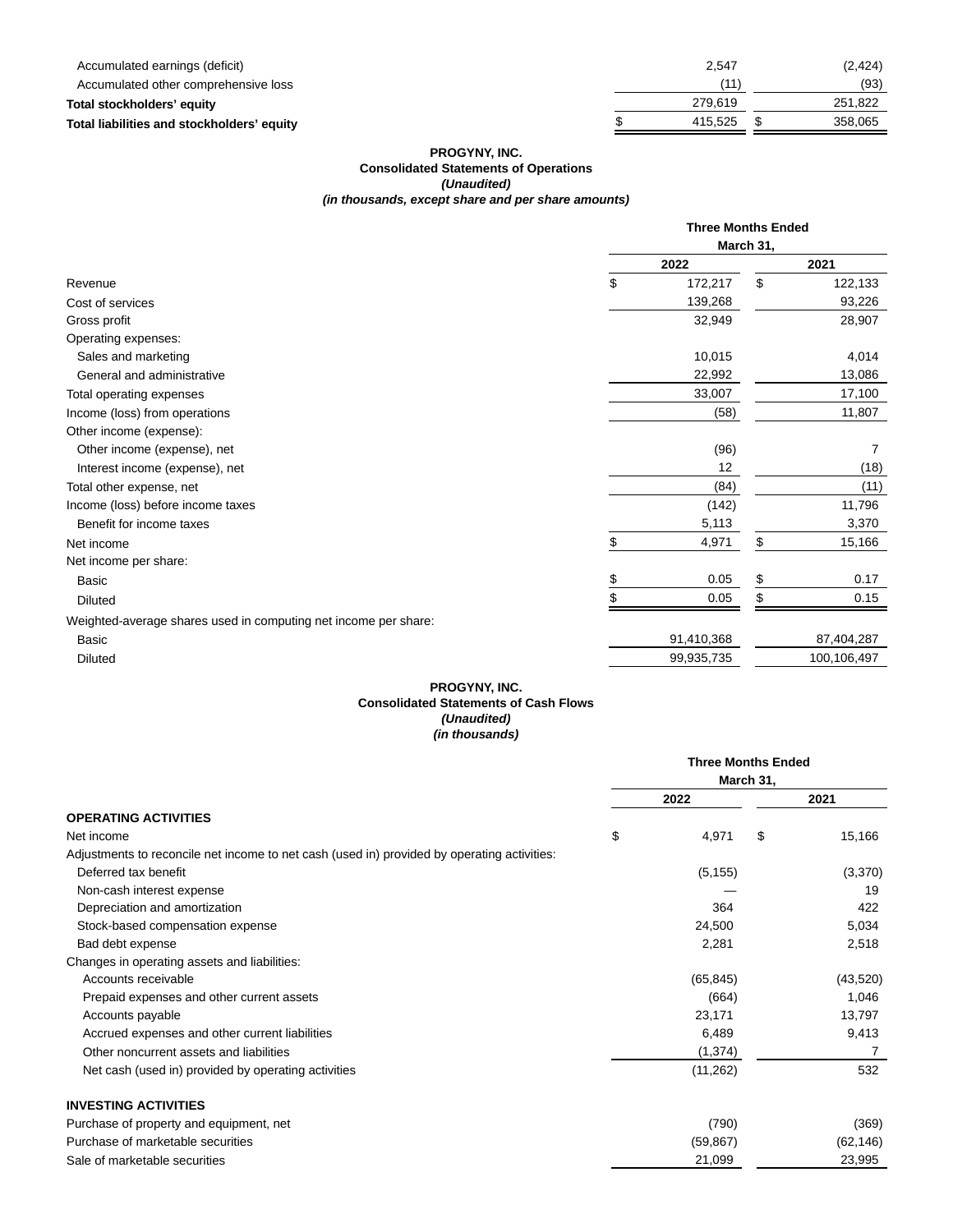| Net cash used in investing activities                                                      | (39, 558) | (38, 520) |
|--------------------------------------------------------------------------------------------|-----------|-----------|
| <b>FINANCING ACTIVITIES</b>                                                                |           |           |
| Proceeds from exercise of stock options                                                    | 830       | 539       |
| Payment of employee taxes related to equity awards                                         | (2,988)   | (3,523)   |
| Proceeds from contributions to employee stock purchase plan                                | 386       | 487       |
| Net cash used in financing activities                                                      | (1,772)   | (2, 497)  |
| Net decrease in cash and cash equivalents                                                  | (52, 592) | (40, 486) |
| Cash and cash equivalents, beginning of period                                             | 91,413    | 70,305    |
| Cash and cash equivalents, end of period                                                   | 38,821    | 29,819    |
| SUPPLEMENTAL DISCLOSURE OF CASH FLOW INFORMATION                                           |           |           |
| Cash paid for interest                                                                     | \$<br>5   | \$        |
| SUPPLEMENTAL DISCLOSURE OF NON-CASH INVESTING AND FINANCING ACTIVITIES                     |           |           |
| Additions of property and equipment, net included in accounts payable and accrued expenses | \$<br>251 | \$<br>20  |

## **ANNEX A**

## **PROGYNY, INC. Reconciliation of GAAP to Non-GAAP Financial Measures (unaudited) (in thousands)**

# **Costs of Services, Gross Margin and Operating Expenses Excluding Stock-Based Compensation Calculation**

The following table provides a reconciliation of cost of services, gross profit, sales and marketing and general and administrative expenses to each of these measures excluding the impact of stock-based compensation expense for each of the periods presented:

|                                      | <b>Three Months Ended</b> |    |                                                                        |    |                 |
|--------------------------------------|---------------------------|----|------------------------------------------------------------------------|----|-----------------|
|                                      | <b>GAAP</b>               |    | March 31, 2022<br><b>Stock-Based</b><br>Compensation<br><b>Expense</b> |    | <b>Non-GAAP</b> |
| Cost of services                     | \$<br>139,268             | \$ | (6, 165)                                                               | \$ | 133,103         |
| Gross profit                         | \$<br>32,949              | \$ | 6,165                                                                  | \$ | 39,114          |
| Sales and marketing                  | \$<br>10,015              | \$ | (4,763)                                                                | \$ | 5,252           |
| General and administrative           | \$<br>22,992              | \$ | (13, 572)                                                              | \$ | 9,420           |
| Expressed as a Percentage of Revenue |                           |    |                                                                        |    |                 |
| Gross margin                         | 19.1%                     |    | 3.6%                                                                   |    | 22.7%           |
| Sales and marketing                  | 5.8%                      |    | (2.8)%                                                                 |    | 3.0%            |
| General and administrative           | 13.4%                     |    | (7.9)%                                                                 |    | 5.5%            |

|                                             | <b>Three Months Ended</b><br>March 31, 2021 |    |                                                      |    |                 |
|---------------------------------------------|---------------------------------------------|----|------------------------------------------------------|----|-----------------|
|                                             | <b>GAAP</b>                                 |    | <b>Stock-Based</b><br>Compensation<br><b>Expense</b> |    | <b>Non-GAAP</b> |
| Cost of services                            | \$<br>93,226                                | \$ | (1,287)                                              | \$ | 91,939          |
| Gross profit                                | \$<br>28,907                                | \$ | 1,287                                                | \$ | 30,194          |
| Sales and marketing                         | \$<br>4,014                                 | \$ | (681)                                                | \$ | 3,333           |
| General and administrative                  | \$<br>13,086                                | \$ | (3,066)                                              | \$ | 10,020          |
| <b>Expressed as a Percentage of Revenue</b> |                                             |    |                                                      |    |                 |
| Gross margin                                | 23.7%                                       |    | 1.1%                                                 |    | 24.7%           |
| Sales and marketing                         | 3.3%                                        |    | (0.6)%                                               |    | 2.7%            |
| General and administrative                  | 10.7%                                       |    | (2.5)%                                               |    | 8.2%            |

## **Adjusted EBITDA and Adjusted EBITDA Margin on Incremental Revenue Calculation**

The following table provides a reconciliation of Net income to Adjusted EBITDA for each of the periods presented:

| <b>Three Months Ended</b> |  |
|---------------------------|--|
| March 31,                 |  |